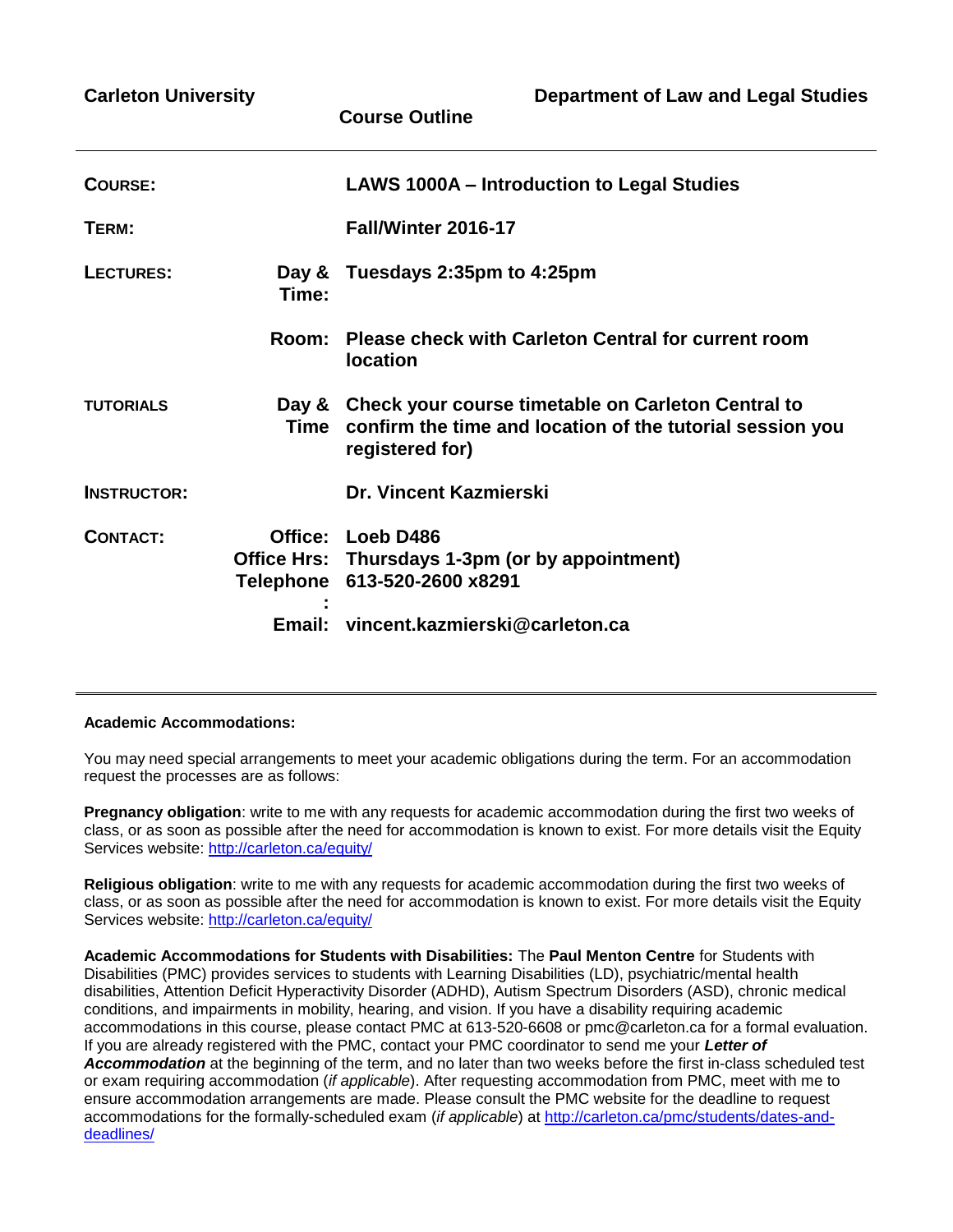You can visit the Equity Services website to view the policies and to obtain more detailed information on academic accommodation at<http://carleton.ca/equity/>

#### **Plagiarism**

Plagiarism is presenting, whether intentional or not, the ideas, expression of ideas or work of others as one's own. Plagiarism includes reproducing or paraphrasing portions of someone else's published or unpublished material, regardless of the source, and presenting these as one's own without proper citation or reference to the original source. Examples of sources from which the ideas, expressions of ideas or works of others may be drawn from include but are not limited to: books, articles, papers, literary compositions and phrases, performance compositions, chemical compounds, art works, laboratory reports, research results, calculations and the results of calculations, diagrams, constructions, computer reports, computer code/software, and material on the Internet. Plagiarism is a serious offence.

More information on the University's **Academic Integrity Policy** can be found at: <http://carleton.ca/studentaffairs/academic-integrity/>

#### **Department Policy**

The Department of Law and Legal Studies operates in association with certain policies and procedures. Please review these documents to ensure that your practices meet our Department's expectations.

<http://carleton.ca/law/current-students/>

# Welcome to LAWS 1000A – Introduction to Legal Studies!

I am looking forward to seeing you all in class. Please read this course outline carefully.

### **COURSE DESCRIPTION AND OBJECTIVES**

This course is designed to provide an introduction to the field of Canadian legal studies. As such, it has two main objectives. A first objective is to provide a basic knowledge of the formal foundations of law and the legal system in Canada. Students will learn about the sources of formal law in Canada, the structure and function of legal institutions, the process of lawmaking and the various actors in the legal process. As well, students will be introduced to important areas of substantive law (such as criminal law, constitutional law, and contract law). A second objective of the course is to provide students with the tools to begin to think critically about the law and our legal system. Students will be introduced to various theoretical perspectives concerning what law is, how law is 'made', how we experience law, the role of law in shaping relationships between individuals and groups as well as relations between the state and society. The ways in which the law may be manipulated to serve particular societal interests will also be considered. Ultimately, students will consider the role that law plays in either advancing or inhibiting social justice and social change.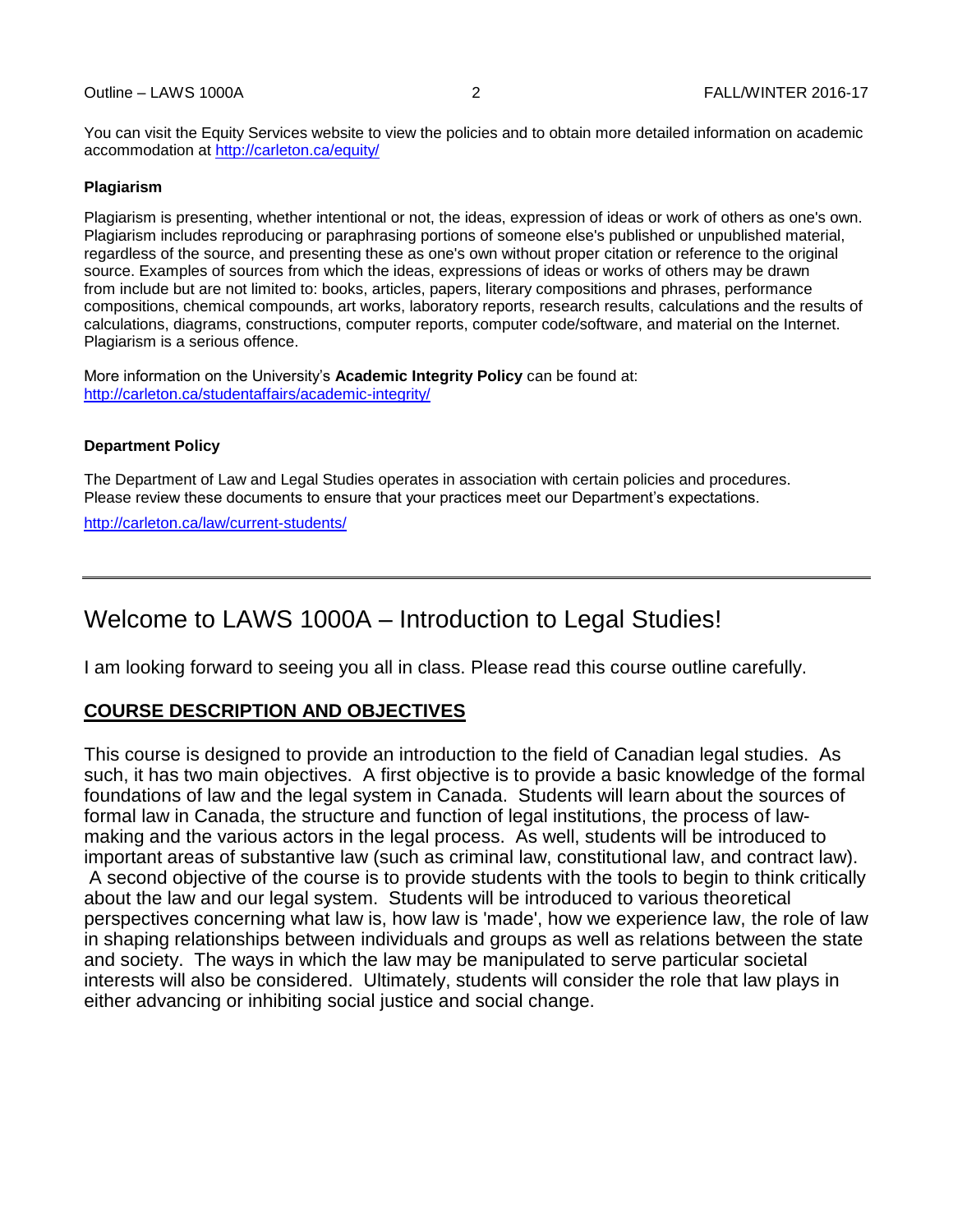## **LEARNING OBJECTIVES**

Upon successful completion of the course, students should be able to:

- Identify and explain several different theoretical frameworks that can be used to examine the different forms and roles of law within Canadian society, including both formal and informal conceptions of 'law'
- Identify, explain and critically evaluate the roles and functions of institutions and actors involved in the formal legal system
- Recognize, explain and critically evaluate the formal process of legal rule-making, including the legislative process and judicial decision making
- Recognize, explain and critically evaluate a cross-section of the formal legal rules and frameworks that directly affect the lives of Canadians
- Recognize and critically evaluate the ways in which both formal and informal 'law' may be used to affect the distribution of power in society and recognize different ways of assessing the relationship between law and justice and between law and social change

## **HOW WE WILL WORK TOGETHER TO ACHIEVE THE COURSE LEARNING OBJECTIVES**

Learning is a dynamic enterprise that requires active participation of both the instructor and the student. Thus, your ability to achieve the learning objectives for this course will depend on both of us to work towards that goal. To that end, I have drafted the following outline of our respective responsibilities in this course:

To give you the best opportunity to fulfill the learning objectives of this course**, I WILL MAKE MY BEST EFFORT TO**:

- Organize the course to facilitate the achievement of the learning objectives
- Engage in the necessary research and preparation to craft informative and engaging lectures/seminars and tutorials using relevant pedagogical strategies and appropriate substantive content;
- Foster a classroom environment that supports interaction and active learning in a respectful and tolerant setting;
- Maintain regular office hours (or reasonable appointments) for those students who wish to meet with me in person;
- Respond to electronic communication in a timely manner (usually within one business day – this means that I don't typically respond to emails on weekends)
- Prepare evaluations (tests, assignments, presentations etc.) that fairly assess your ability to engage with the content of the course and your developing skills as a university student;
- Ensure your assignments are marked in a timely manner (usually within two weeks if possible) and that you receive meaningful feedback where appropriate
- Seek appropriate feedback about the course and its content and reflect and act upon this feedback to improve the course when appropriate.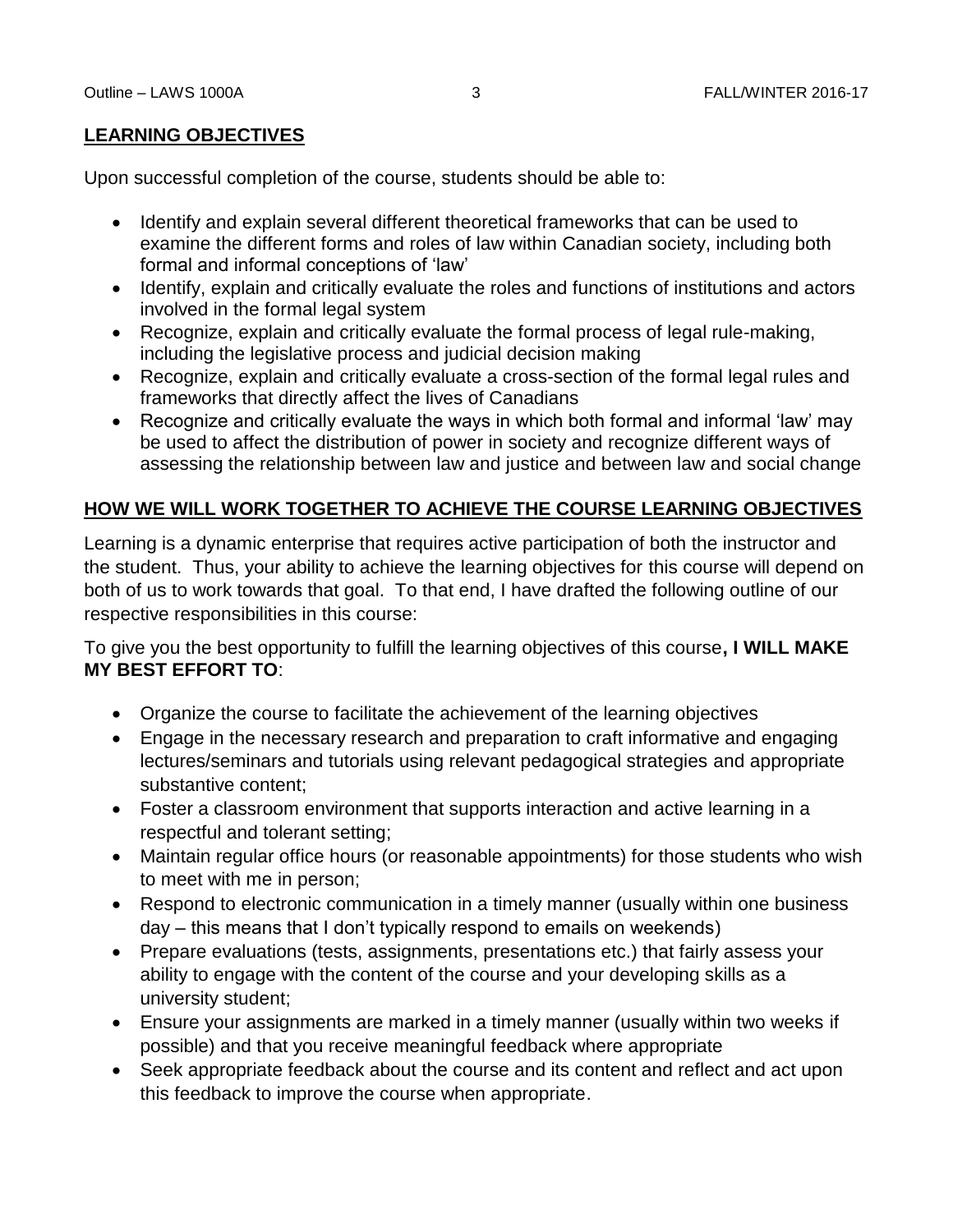To give you the best opportunity to fulfill the learning objectives of this course, **YOU SHOULD MAKE YOUR BEST EFFORT TO**:

- Complete assigned readings or other preparation tasks before class whenever possible;
- Attend class regularly and minimize distractions in class (such as watching youtube videos or updating social media) in order to maximize your ability to interact and engage with the material, fellow students and the instructor;
- Ensure that your interaction with other students and the instructor is respectful and tolerant of opposing views, different ways of learning or participating;
- Ask questions (in person, or electronically) when you are having difficulty understanding the material being studied or if you are uncertain if you have the skills required to complete an assignment or other evaluation;
- Manage your schedule so as to ensure you have adequate time to prepare for class and complete assignments in a manner that reflects your best work (this includes time for research, writing, reviewing and editing written submissions and for practicing oral submissions);
- Ensure that all of the work that you submit for evaluation is your own work and that you provide proper attribution (footnotes etc.) to identify where you have appropriately relied upon the work of others to support your own ideas or arguments;
- Read and carefully consider the evaluation and feedback provided on your assignments;
- Take responsibility for your own education by taking your courses seriously and devoting the time and energy required to succeed.

## **REQUIRED TEXTS Texts Available at the Carleton University Bookstore**

- 1. P. Fitzgerald, B. Wright, and Vincent Kazmierski, *Looking at Law: Canada's Legal System,*  6<sup>th</sup> ed. (Toronto: Butterworths, 2010).
- 2. Steve Tasson et al., *Introduction to Legal Studies*, 5th ed. (Concord: Captus Press, 2015) referred to as the Casebook in the outline of classes.

### **IT IS IMPORTANT THAT YOU BUY THE CORRECT EDITION OF THE ABOVE TEXTS – IN PARTICULAR, MAKE SURE THAT YOU BUY THE 5 TH EDITION OF**  *INTRODUCTION TO LEGAL STUDIES*

## **LECTURE SCHEDULE AND READINGS**

A list of lecture topics and assigned readings will be posted on cuLearn at the beginning of the fall semester. I highly recommend that students complete the assigned readings prior to each week's lecture. My lectures will identify important issues raised in the readings, but will not simply repeat material in the readings. In addition, I introduce material not covered by the readings in my lectures. Students are encouraged to take detailed notes during lectures.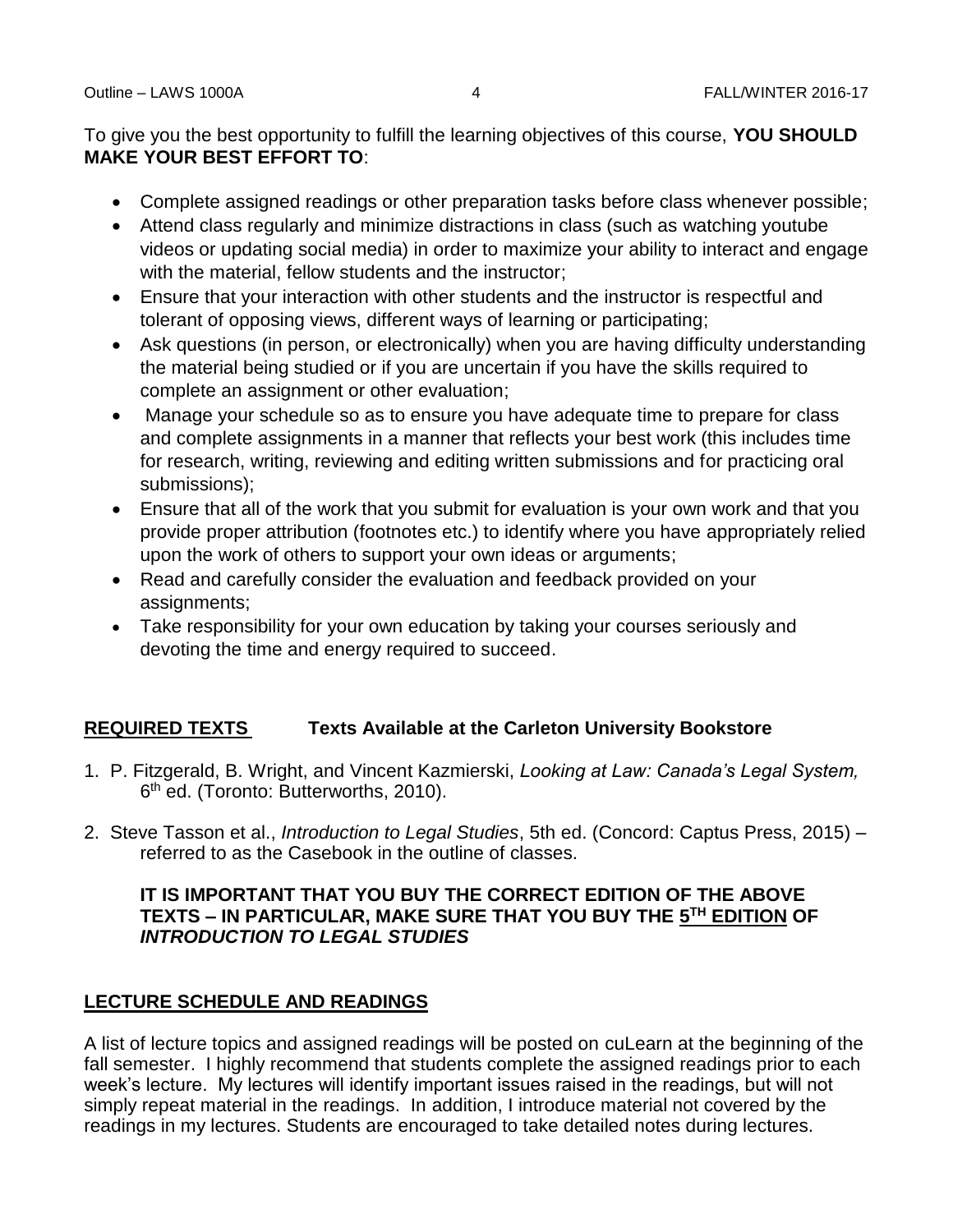## **TUTORIALS**

Attendance at tutorials is MANDATORY. In fact, attendance and participation in tutorials is assigned marks in this course (see below). Tutorials will be used to teach skills necessary for effectively completing the assignments as well as to deal with the substance of the course. Each tutorial group will consist of about 30 students and will be led by a designated Teaching Assistant (T.A.). Assignments will be marked by the T.A. in charge of the student's designated tutorial. Office hours and email addresses for T.A.s will be posted on cuLearn.

## **CULEARN:**

cuLearn will be the primary method of electronic communication with students outside of class. It will be used to post marks, to post announcements, to host email communications and electronic discussion boards. Students should make sure that they sign-on to cuLearn in the first week of classes and should check the cuLearn page for this course on a weekly basis.

## **EVALUATION PROCEDURES AND DEADLINES:**

There are six formal evaluation components in this course –three assignments, two multiple choice exams, and attendance/participation in tutorials.

| 10% - Assignment 1 | due Oct. 17, 2016 - submitted through cuLearn<br>This assignment will involve writing a short summary and analysis<br>of an academic article that will be assigned by the instructor<br>(approximately 2-3 double-spaced pages).                                                                                                                          |
|--------------------|-----------------------------------------------------------------------------------------------------------------------------------------------------------------------------------------------------------------------------------------------------------------------------------------------------------------------------------------------------------|
| 15% - Assignment 2 | due Nov. 28, 2016 - submitted through cuLearn<br>This assignment will involve writing a short summary and analysis<br>of a case that will be assigned by the instructor (approximately 5-7<br>double-spaced pages). Students will be expected to apply the<br>theoretical approaches discussed in the first two months of the<br>class in their analysis. |
| 20% - Fall Exam    | The fall exam will take place during the formal fall exam<br>period.<br>The exam will consist of multiple choice questions only.                                                                                                                                                                                                                          |
| 15% - Assignment 3 | due March 20, 2017 – submitted through cuLearn<br>This assignment will involve writing a short paper (approximately 5-<br>7 double spaced pages) on a topic to be assigned by the instructor.                                                                                                                                                             |
| 30% - Winter Exam  | The winter exam will take place during the formal winter exam<br>period.<br>The exam will consist of multiple choice questions only.                                                                                                                                                                                                                      |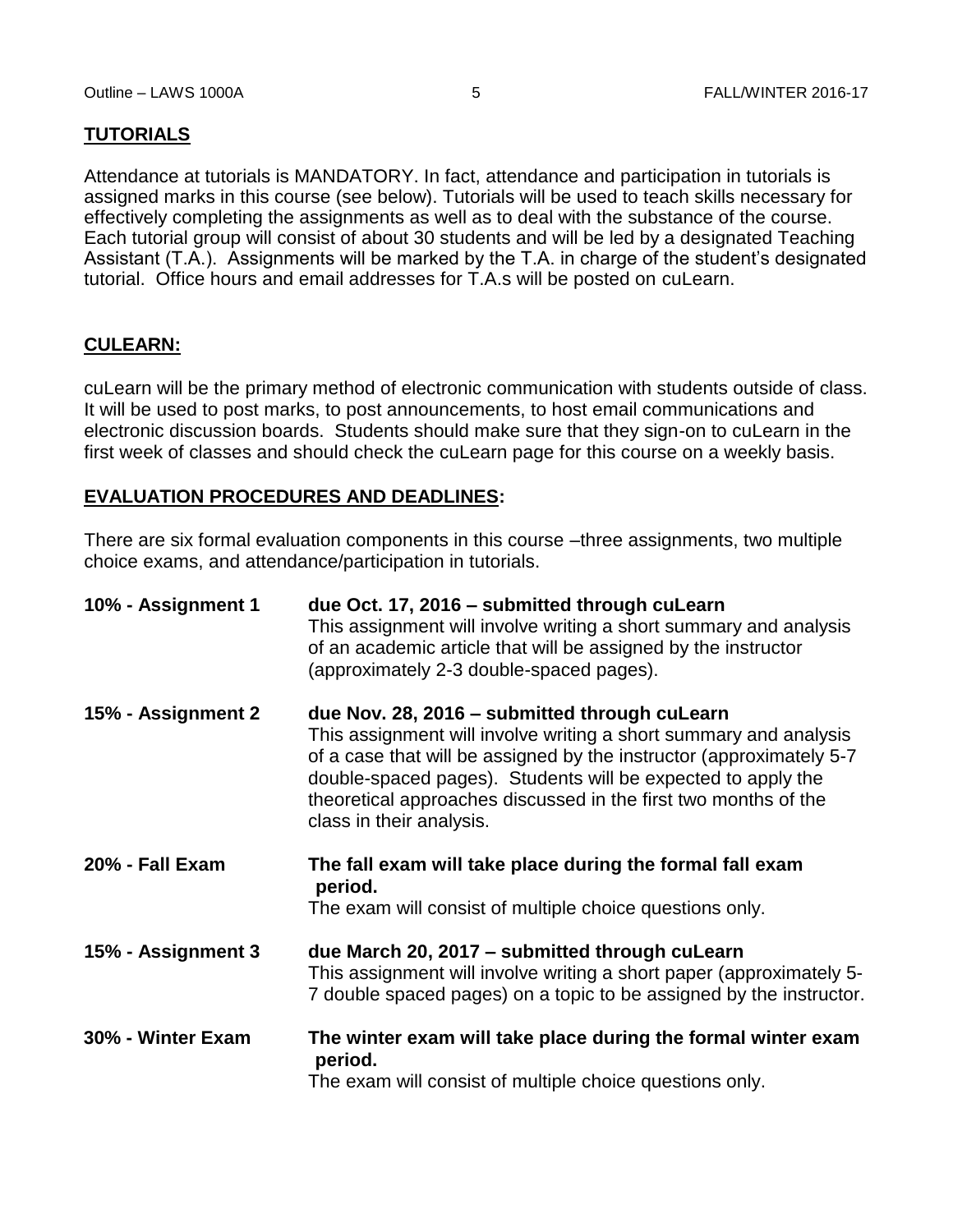#### **10% - Tutorial Attendance and Participation**

**Tutorials are held every week.** Students are required to attend all tutorials offered. Each tutorial is worth approximately 0.5/10. The mark awarded assesses both attendance and participation in the tutorial.

**Note: There will be no make-up assignments or "grade-booster" assignments under any circumstances.** Failure to complete all assignments and exams in the course will result in the student receiving a failing grade for the course. Deferrals will not be granted unless all assignments have been handed in.

Standing in a course is determined by the course instructor subject to approval of the Faculty Dean. This means that grades submitted by the instructor may be subject to revision. No grades are final until they have been approved by the Dean.

### **LATE ASSIGNMENTS:**

Late assignments will be penalized five percent for each day submitted after the due date (including week-end days).

Students can request an extension on Assignments for serious illness or family and personal emergencies. They will be required to provide official supporting documentation. Students requesting an extension MUST contact the course Instructor prior to the assignment deadline.

Extensions will NOT be granted for computer problems of any kind. I strongly encourage you to back up your work as you go along: email a draft to yourself whenever you finish a segment of work on it or copy it to a USB thumb-drive or an external hard drive.

A cold or the flu is not a sufficient reason for an extension.

Competing workloads in other courses is not a sufficient reason for an extension. Work schedule or family schedule conflicts are not sufficient reasons for an extension.

### **APPEALING GRADES ON ASSIGNMENTS:**

Students who have questions about the grade they receive on an assignment or who wish to challenge the grade must make an appointment with the T.A. who marked the assignment within two weeks of receiving the marked assignment and provide a written summary of the elements of the marking they wish to question or challenge. The instructor will not entertain appeals of grades that have not first been discussed with the T.A.

### **A FEW ADDITIONAL GUIDELINES AND SUGGESTIONS:**

 Lectures in this course are designed to complement the texts, not just repeat the same material. As such, it is important to both attend lectures and complete the readings. Students who only complete the readings, but do not attend lectures and tutorials will